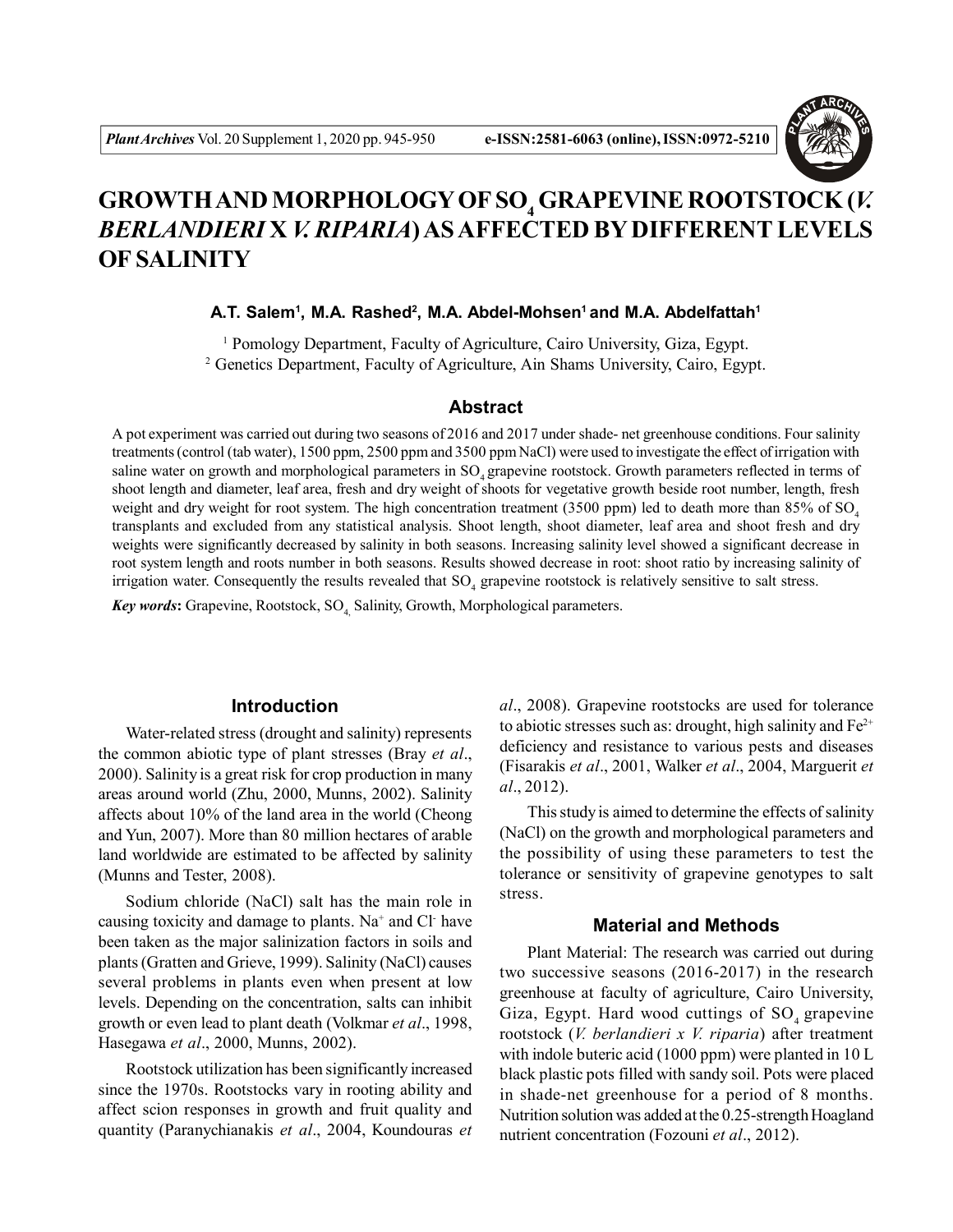Salinity Treatments: Four salinity treatments were applied by adding sodium chloride (NaCl) to irrigation water (tap water or control, 1500, 2500 and 3500 ppm). All transplants were irrigated 2-3 times weekly with salt solutions and tap water for three months.

#### **Measurements**

Salinity symptoms measurements: Date of first salinity symptoms appearance was recorded for each treatment of rootstocks. Mortality rate was calculated at the end of experiment.

Vegetative growth parameters: Main Shoot length and diameter of each transplant were measured at the end of experiment. Leaf area was measured in each treatment using leaf area meter (Model CI 203, U.S.A.). Shoots of each transplant were weighed directly after separation from root system for determination of fresh weight.

Root system growth parameters: Root system length was measured (the longest main root) and main roots were counted. Root system of each transplant was weighed directly after separation from shoots and cleaning from the soil for determination of fresh weight.

Dry matter: Shoots and roots were oven dried at 70°C for 48 h. to determine dry weight. The ratio of root to shoot weight was obtained by dividing dry weight of root by the dry weight of shoot.

Statistical analysis: The data were analyzed by analysis of variance (ANOVA) using the general linear models ''GLM'' procedure of the SAS software (version 9.0, SAS Institute, Cary, NC). Significant differences between treatments were assessed by means of multiple Duncan range tests (Duncan, 1955). The high concentration treatment (3500 ppm) led to death more than  $85\%$  of  $SO_4$  transplants and excluded from any statistical analysis.

**Table 1:** Appearing date of salinity symptoms and mortality rate of SO<sub>4</sub> transplants as affected by irrigation with saline water during 2016 and 2017 seasons.

|                                        | Season 2016                                            |                                 | Season 2017                                            |                                 |
|----------------------------------------|--------------------------------------------------------|---------------------------------|--------------------------------------------------------|---------------------------------|
| <b>Salinity</b><br>treatments<br>(ppm) | Date of<br>first<br>salinity<br>symptoms<br>appearance | <b>Mortality</b><br>rate<br>(%) | Date of<br>first<br>salinity<br>symptoms<br>appearance | <b>Mortality</b><br>rate<br>(%) |
| Tab water                              |                                                        | 0.00 <sup>c</sup>               |                                                        | 0.00 <sup>c</sup>               |
| 1500                                   | $10th$ week                                            | 0.00 <sup>c</sup>               | $10th$ week                                            | 0.00 <sup>c</sup>               |
| 2500                                   | $6th$ week                                             | $51.85^{b}$                     | $6th$ week                                             | $48.15^{b}$                     |
| 3500                                   | 4 <sup>th</sup> weeks                                  | 92.59a                          | 4 <sup>th</sup> weeks                                  | 85.19 <sup>a</sup>              |

\* Values shown are means, within each column, different letters indicate signiûcant differences according to means of multiple Duncan range tests ( $P < 0.05$ ).

# **Results and Discussion**

#### **Salinity symptoms measurements**

Salt injury symptoms appeared in all salinity treatments as shown in table 1. Symptoms were chlorosis, necrosis and leaf burn. Symptoms appeared earlier on transplants treated with highest level of salinity (3500 ppm). In the sixth week of treatment, salinity injury symptoms appeared on transplants irrigated with saline water (2500 ppm), then after 4 weeks by lowest level of salinity (1500 ppm). In this regard, severe salt injury symptoms (leaf burn, defoliation and shoot necrosis) were appeared on grapevine leaves at high salt concentration 100-150 mM Nacl (Mohammadkhani *et al*., 2012, Baneh *et al*., 2014).

There are no deaths among control transplants and that treated by lowest salinity level (1500 pmm). Mortality rate was significantly affected by increasing salt



**Fig. 1.** Effect of salinity treatments on shoot length (a) and diameter (b).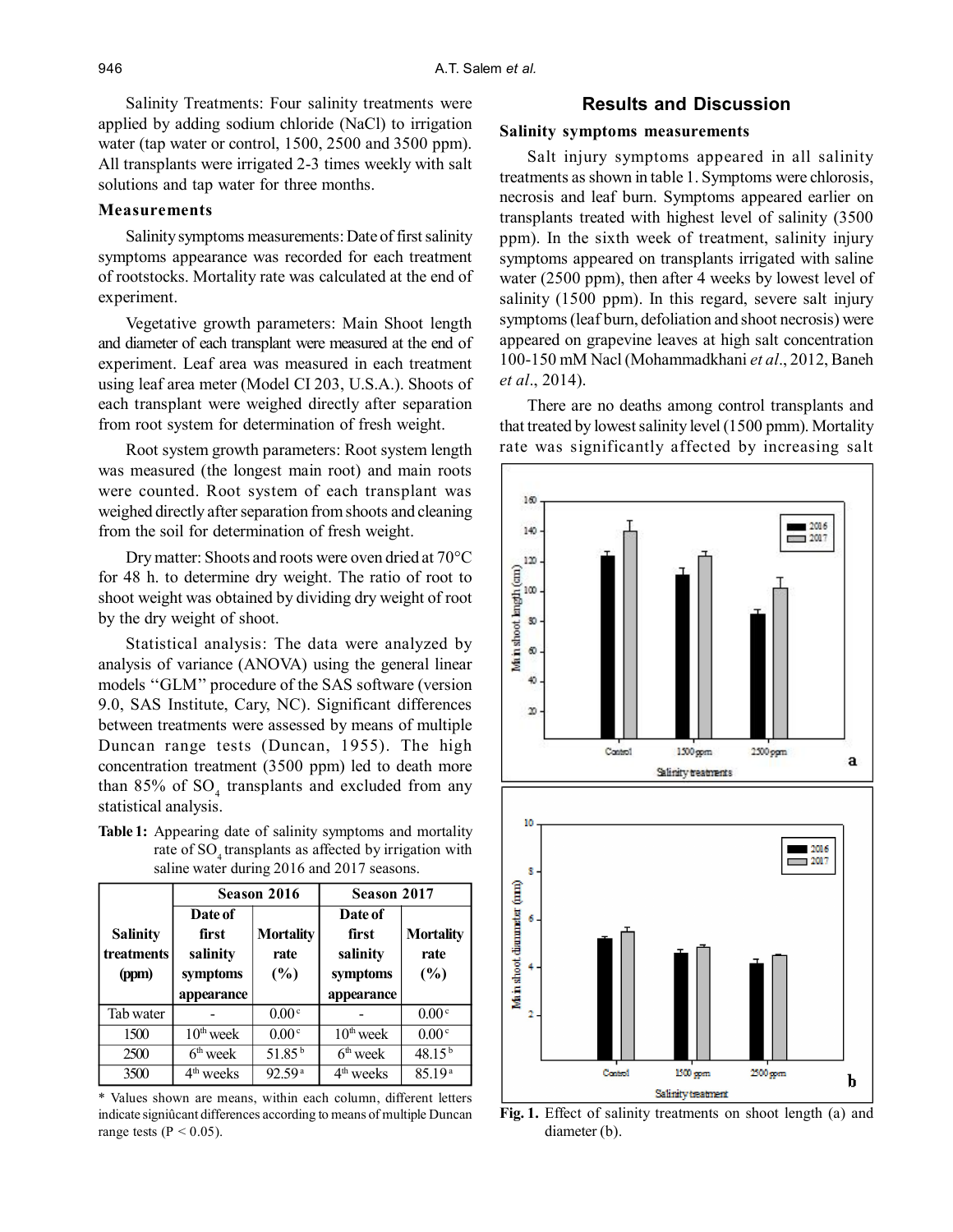



concentration in irrigation water compared with the control. The highest mortality rate was 92.6% in the first season and 85.1% in the second season by the highest salinity level (Table 1). Similarly, increasing salinity level of irrigation water decreased survival percentage (Salem *et al*., 2011). Grapevine mortality rates also increases as the concentration of salts in the irrigation water increases (Dag *et al*., 2015).

# **Vegetative growth measurements**

Irrigation with saline water significantly decreased shoot length in both seasons. Highest concentration of salinity (2500 ppm) reduced shoot length with a decrease of 27.2: 31.1 % compared to the control transplants based on season. Transplants irrigated with tab water recorded the highest shoot length in both seasons about 123.63 and 140.27 cm respectively (Fig. 1a). The same trend with shoot diameter that was affected by salt stress. Control transplants represented the highest value of shoot diameter with 5.17 and 5.49 mm followed by transplants under saline conditions with reduction rate about 11: 19.5% according to salt concentration in irrigation water (Fig. 1b).

Previous studies on grapevine reported that shoot length was significantly reduced under salinity conditions (Askri *et al*., 2012, Fozouni *et al*., 2012, Doulati Baneh *et al*., 2015). Reduction rate of shoot length was between 18.1% and 33.5% (Saritha *et al*., 2016). Also, shoot diameter decreased with an increase in salt stress intensity in the studied grapevine cultivars (Doulati Baneh *et al*., 2014). Reduced cell elongation and cell division result in slower leaf appearance and inhibition of shoot growth (Munns, 2002).

The highest leaf area was achieved by transplants irrigated with tab water in both seasons (75.8 and 87.1  $cm<sup>2</sup>$  respectively). There was a progressive significant reduction in leaf area with increasing salt level in the irrigation water. Leaf area extension was decreased with varying degrees among salinity levels. The lowest leaf area was observed in treatment with high salinity level in both seasons. The reduction rate of leaf area was about 11.7% and 23.5% respectively with increasing salinity levels from 1500 ppm to 2500 ppm in the first season and 17.7% and 28.3% in the second season compared to control transplants (Fig. 2).

In the same way, grapevine genotypes showed significant decrease in leaf growth under salinity conditions, especially in severe salinity (50 and 100 mM NaCl) treatments, as average leaf size decreased under salinity compared to the control about 16% - 23.4% at 100 mM NaCl (Mohammadkhani *et al*., 2012). Leaf area decreased more than 50% in saline treatments due a decrease in their size (Venier *et al*., 2018). The decline in leaf growth is the earliest response of glycophytes exposed to salt stress (Munns and Tester, 2008). High NaCl levels inhibited leaf expansion, largely due to an



**Fig. 3**: Effect of salinity treatments on root system length (a) and main roots number (b).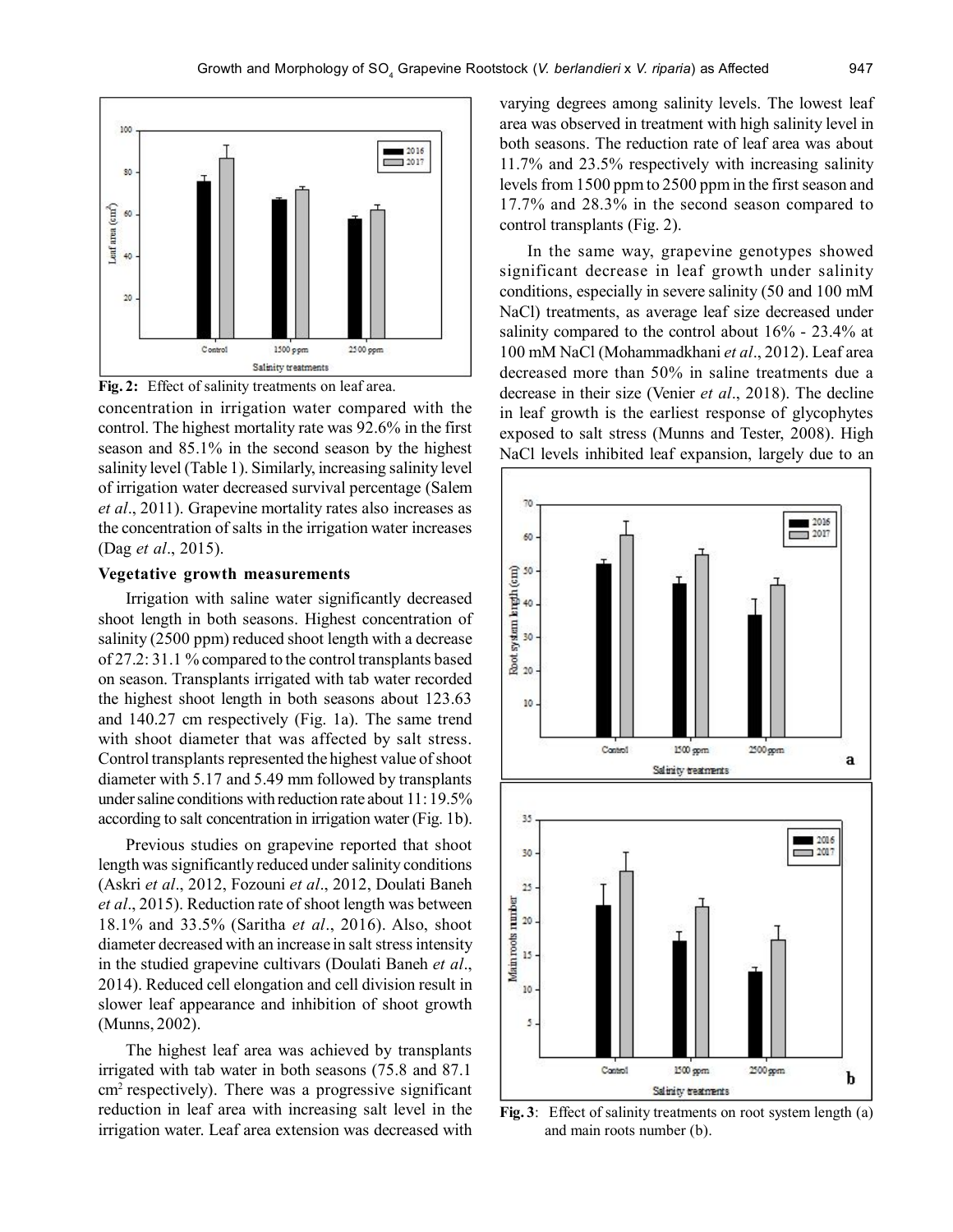inhibition of cell division rather than to cell expansion (Chartzoulakis and Klapaki, 2000).

### **Root system growth parameters**

Transplants irrigated with tab water recorded the highest root length in both seasons (52.1 and 60.7 cm respectively). Irrigation with saline water significantly decreased root length in both seasons. The lowest value of root length was observed in transplants treated with highest concentration (2500 ppm) of salinity in both seasons (Fig. 3a). In the same way, roots number was decreased significantly with increasing salt concentration of irrigation water. Control transplants showed the highest root number in both seasons. Roots number was decreased in transplants under saline conditions from 19.4 and 23.4% according to season under lowest level of salinity (1500 ppm) to 36.9 and 43.5% under highest level of salinity (2500 ppm) (Fig. 3b).



**Fig. 4:** Effect of salinity treatments on fresh weight of shoot (a) and root system (b).

Root lengths were significantly reduced at all salinity levels (Fozouni *et al*., 2012, Mohammadkhani *et al*., 2012). The higher NaCl concentrations declined root length (Upreti and Murti, 2010). Saline root irrigation (25 mM NaCl) depressed root growth by 17% (Stevens *et al*., 1996). The presence of NaCl at 80, 120 and 150 mM decreased the root number of all grapevine varieties under *in vitro* conditions (Charbaji and Ayyoubi, 2004). There are reports that salinity stress reduces root extension growth and also influences negatively the root hair length and density in many plant species (Peterson and Farquhar, 1996).

#### **Fresh weight of transplant parts**

Fresh weight of transplant parts was significantly affected by all levels of salinity comparing to control transplants in both seasons. Control transplants recorded the highest fresh weight of aerial parts (22.2 and 25.7 g) and root system (48.7 and 63.6 g) in both seasons. Increasing salt concentration of irrigation water to 2500 ppm led to significant decrease in fresh weight of aerial parts about 23.8 to 31.4% less than control transplants (Fig. 4a). Increasing salinity level of irrigation water led to significant decrease in fresh weight of root system by about 9.2 to 19.7% less than control transplants according to salt concentration in irrigation water and season (Fig. 4b).

With regard to these parameters, increasing salinity levels had a significantly decreasing effect on fresh and dry weights of both root and stem (Bybordi, 2012). Fresh weight of vine shoots and roots was decreased as compared to control with increasing salinity treatments (Mohammadkhani *et al*., 2012). Also, limited growth due to NaCl observed in grapevine cultivars under *in vitro* conditions (Alizadeh *et al*., 2010). Salinity reduced shoot fresh weight by reducing both shoot length and total leaf area (Mohammadkhani *et al*., 2012).

#### **Dry matter**

Increasing salinity level showed a significant reduction in dry weight of shoot and root system. Increasing salinity level to 2500 ppm showed a significant reduction in dry weight of shoots around 30.2% in first season and 33.65% in second season (Fig. 5a). The lowest dry weight of root was presented in transplants treated with highest salinity level (2500 ppm) in both seasons (15.1 and 18.8 g respectively). Dry weight of roots decreased 25.6 to 46.9 % according to salinity level and season compared to control transplants (Fig. 5b).

Similar reduction of dry matter weight of grapevine under salinity conditions was previously reported by (Shani and Ben-Gal, 2005). Dry weights of all vine parts were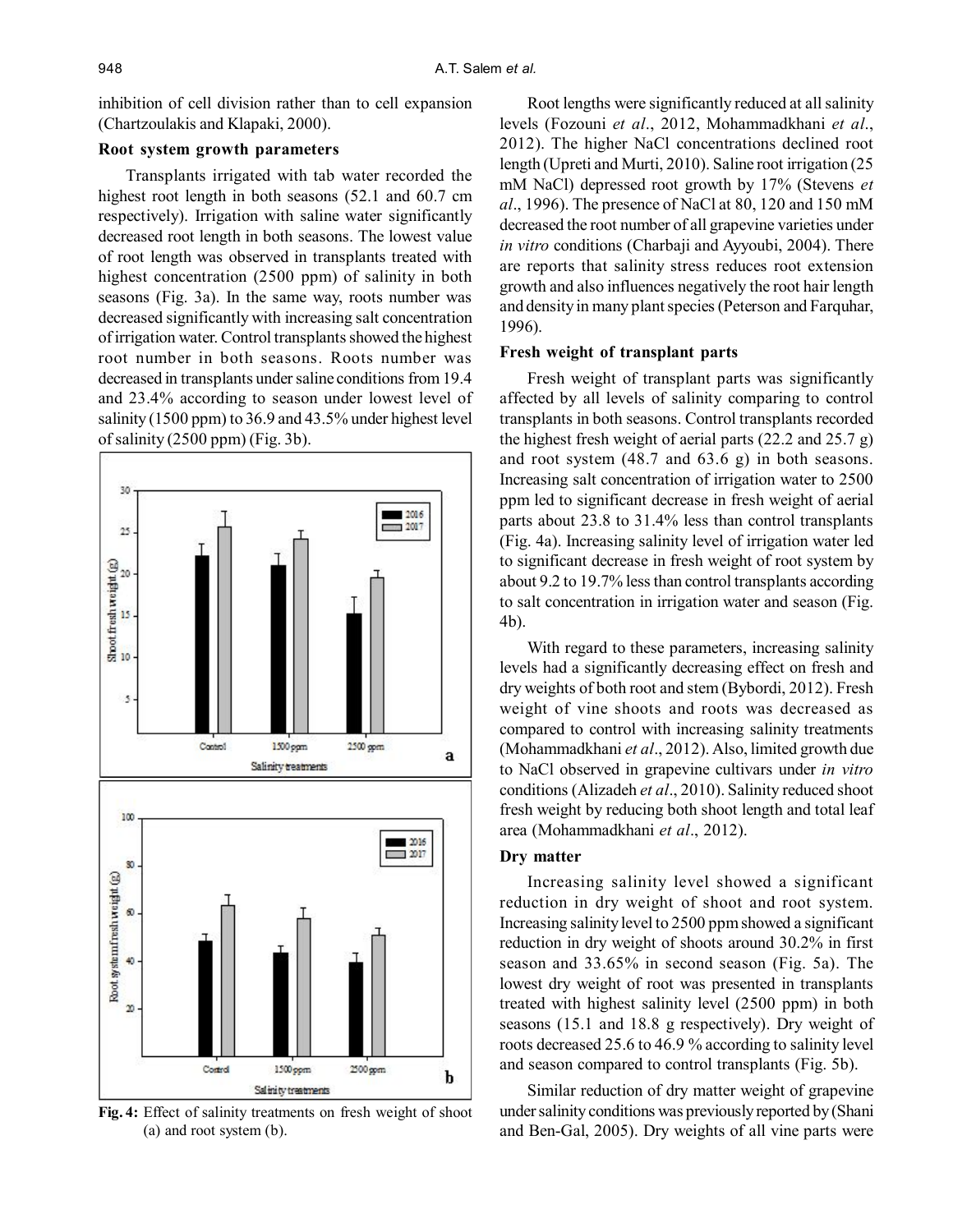significantly reduced at all salinity levels (Mohammadkhani *et al*., 2012). Salinity decreased the vine dry weight through decreasing shoot length and total leaf area (Bybordi, 2012). The decrease in plant biomass due to salinity may be related to physlogical drought, ion toxicity and nutrition imbalance(Saritha *et al*., 2017).

# **Root/shoot ratio**

The lowest Root/shoot ratio was recorded by transplants irrigated with highest salinity level in both seasons (2.13 and 2.41 respectively). There was a progressive significant decrease in root/shoot ratio with increasing salt level in the irrigation water. The highest root/shoot ratio was observed in transplants irrigated with tab water in both seasons. The decrease rate of root/ shoot ratio was about 14.9% and 24.1% respectively with increasing salinity levels in the first season and 10.1% and 19% in the second season compared to transplants irrigated with tab water (Fig. 6).



**Fig. 5:** Effect of salinity treatments on dry matter (a) Shoot dry weight (b) Root system dry weight.



**Fig. 6:** Effect of salinity treatments on root/shoot ratio.

In this regard, root/shoot ratio decreased in grapevine rootstocks by increasing salinity levels from 4 to 32 meq Cl- /l (Saritha *et al*., 2016). However, The root/shoot dry mass ratio, showed increasing trends up to 100 mM NaCl in short-term response (two or three weeks after salt treatment). The accumulation of dry matter decreased more in shoots than in root and resulted in higher root/ shoot ratio (Upreti and Murti, 2010, Fozouni *et al*., 2012).

# **Conclusion**

The growth and morphological parameters of  $SO<sub>4</sub>$ grapevine rootstock were compared under shade-net greenhouse conditions using four salinity treatments. The high concentration treatment (3500 ppm) led to death more than  $85\%$  of  $SO_4$  transplants. Irrigation with saline water resulted in reduction of growth factors of  $SO_4$ transplants in both seasons. According to the above mentioned results, it can be concluded that  $\mathrm{SO}_4$  grapevine rootstock is relatively sensitive to salt stress.

#### **References**

- Alizadeh, M., S.K. Singh, V.B. Patel, R.C. Bhattacharya and B.P. Yadav (2010). '*In vitro* responses of grape rootstocks to NaCl'. *Biologia Plantarum*., **54(2):** 381-385.
- Askri, H., S. Daldoul, A.B. Ammar, S. Rejeb, R. Jardak, M.N. Rejeb, A. Mliki and A. Ghorbel (2012). Short-term response of wild grapevines (*Vitis vinifera* L. ssp. sylvestris) to NaCl salinity exposure: changes of some physiological and molecular characteristics. *Acta Physiol. Plant*., **34:** 957-968.
- Bray, E.A., J. Bailey-Serres and E. Weretilnyk (2000). Biochemistry and Molecular Biology of Plants. In: B. Buchannan,W. Gruissem, R. Jones (Eds.). American Society of Plant Physiologists, Rockville, MD, 1158-1249.
- Bybordi, A. (2012). Study effect of salinity on some physiologic and morphologic properties of two grape cultivars. *Life Sci. J*., **9(4):** 1092-1101.